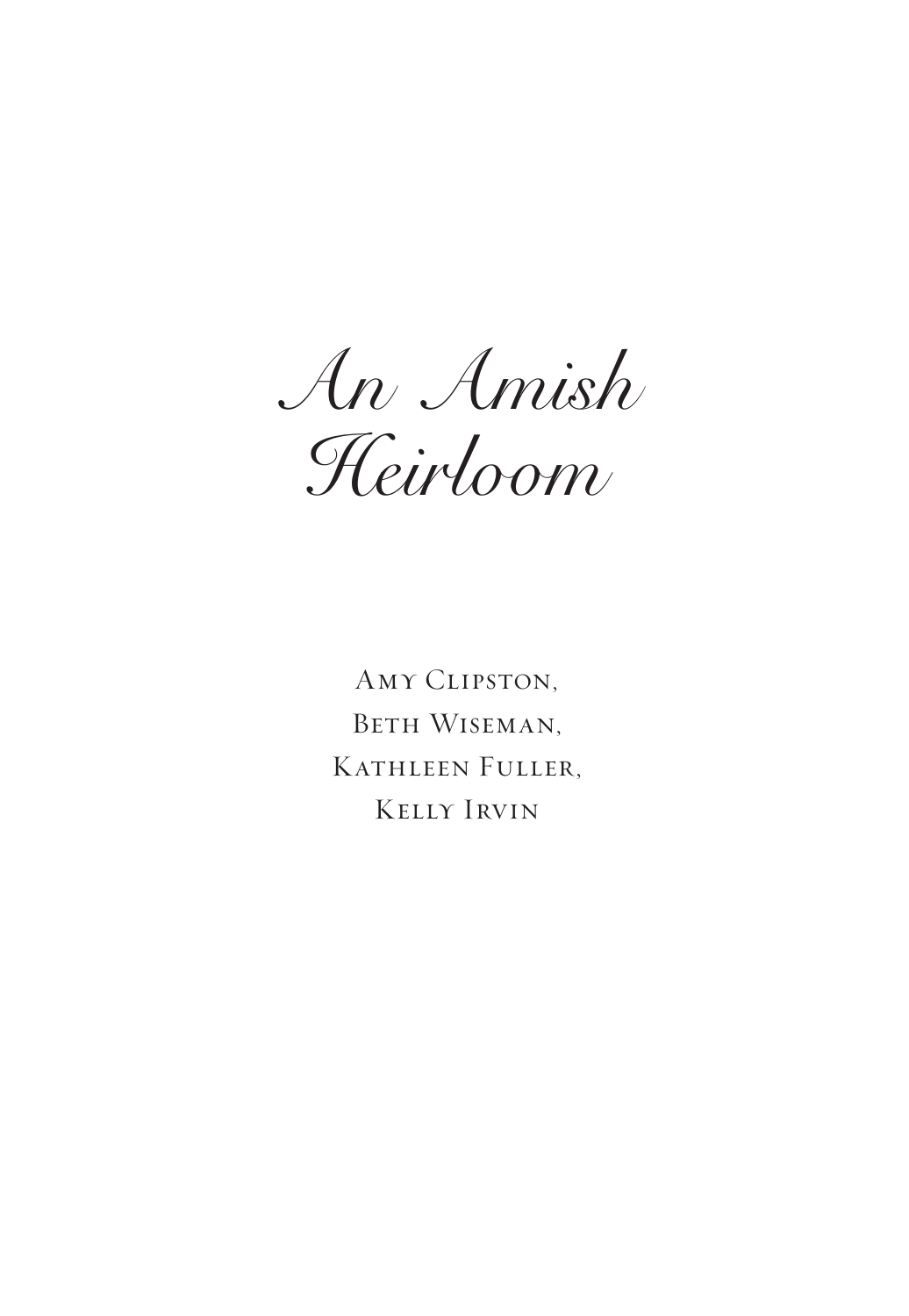

## Glossary

*ach:* oh *aenti:* aunt *appeditlich:* delicious *bedauerlich:* sad *bopli/boppli:* baby *boplin:* babies *bruder:* brother *bruders:* brothers *bu:* boy *buwe:* boys *daadi:* grandfather *daed:* father *danki:* thank you *dat:* dad *dawdy/daadi haus:* grandparents' house *Dietsch:* Pennsylvania Dutch, the Amish language (German dialect) *dochder:* daughter *Englisch/Englischer:* English or Non-Amish *fraa:* wife *freind:* friend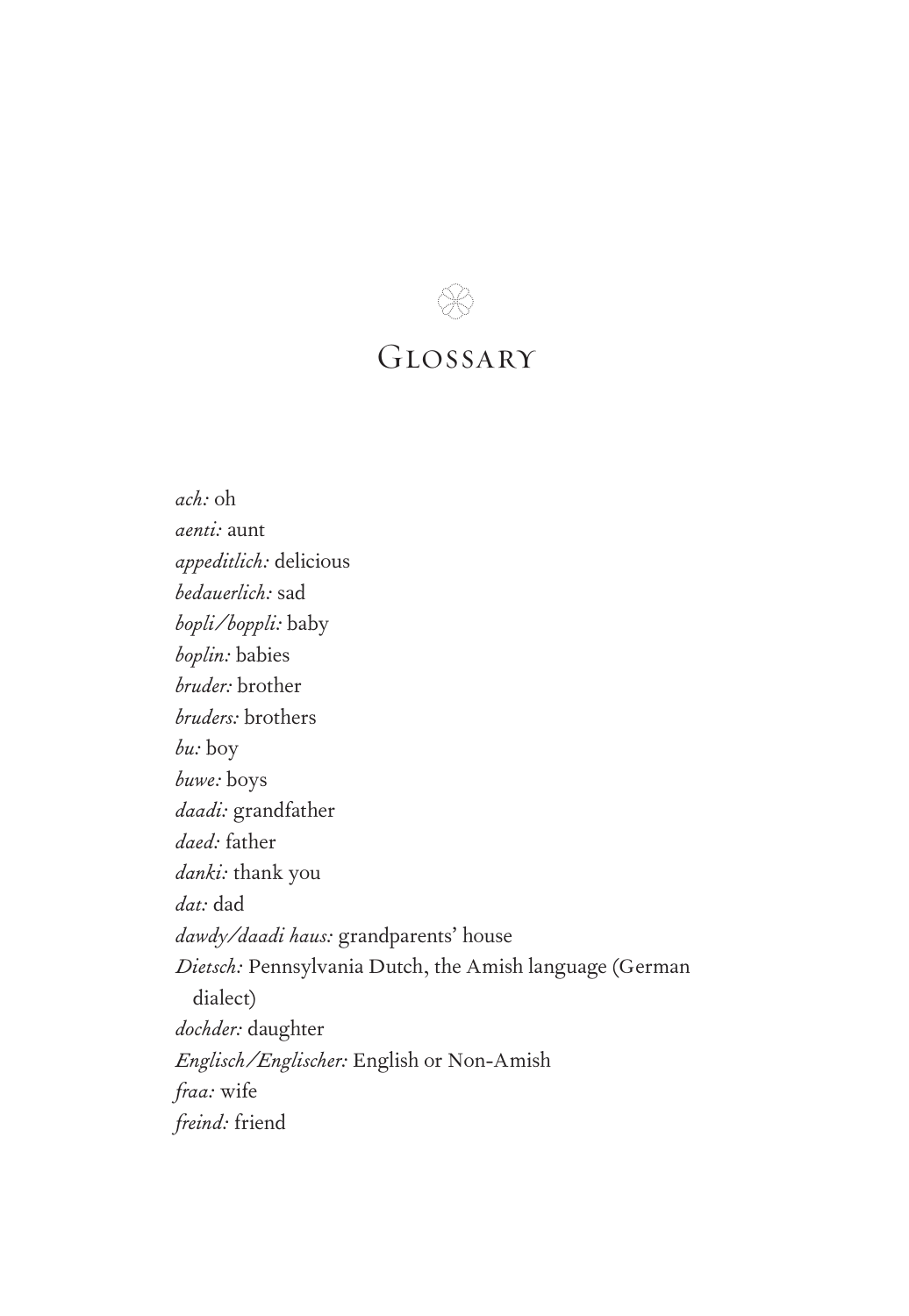#### Glossary

*freinden:* friends *froh:* happy *gegisch:* silly *geh:* go *gelassenheit:* fundamental Amish belief in yielding fully to God's will and forsaking all selfishness *gern gschehne:* you're welcome *Gmay:* Church District *Gott:* God *granddaadi/groossdaadi:* grandpa *grandmammi/groossmammi:* grandma *gut:* good *Gut nacht:* Good night *haus:* house *Ich liebe dich:* I love you *jah:* yes *kaffee/kaffi:* coffee *kapp:* prayer covering or cap *kichli:* cookie *kichlin:* cookies *kinner:* children *lieb:* love *liewe:* love, a term of endearment *maed:* young women, girls *maedel:* young woman *mamm:* mom *mammi:* grandmother *mann:* man *mei:* my *mudder:* mother *naerfich:* nervous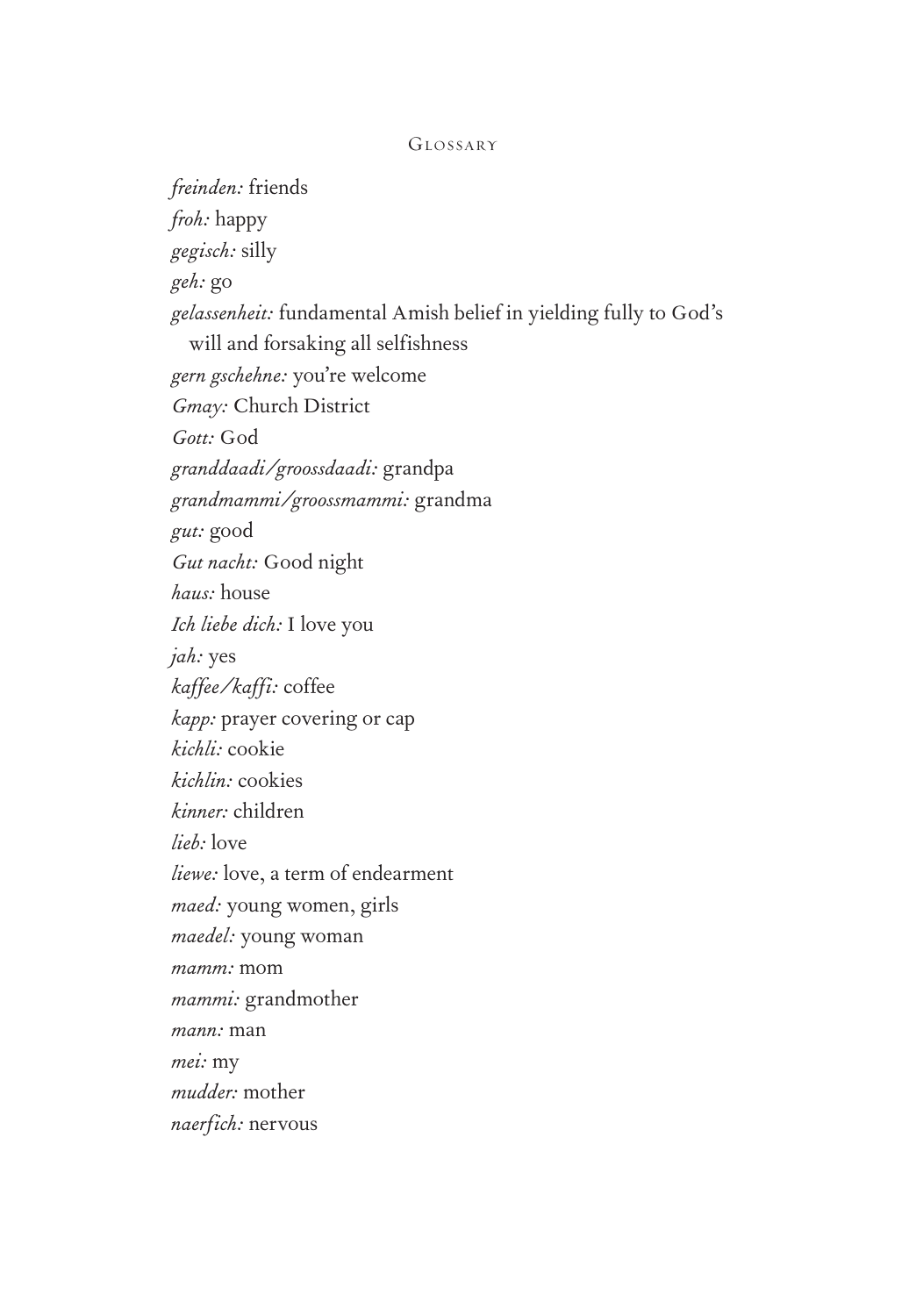#### Glossary

*narrisch:* crazy *nee:* no *Ordnung:* the oral tradition of practices required and forbidden in the Amish faith *rumspringa:* running-around period when a teenager turns sixteen years old *schee:* pretty *schtupp:* family room *schweschder:* sister *schweschdere/schweschders:* sisters *sohn/suh:* son *Was iss letz?:* What's wrong? *Wie bischt?:* How's it going? *Wie geht's:* How do you do? or Good day! *wunderbaar/wunderbarr:* wonderful *ya:* yes *yer:* your *yerself:* yourself *yung:* young

\*The German dialect spoken by the Amish is not a written language and varies depending on the location and origin of the settlement. These spellings are approximations. Most Amish children learn English after they start school. They also learn high German, which is used in their Sunday services.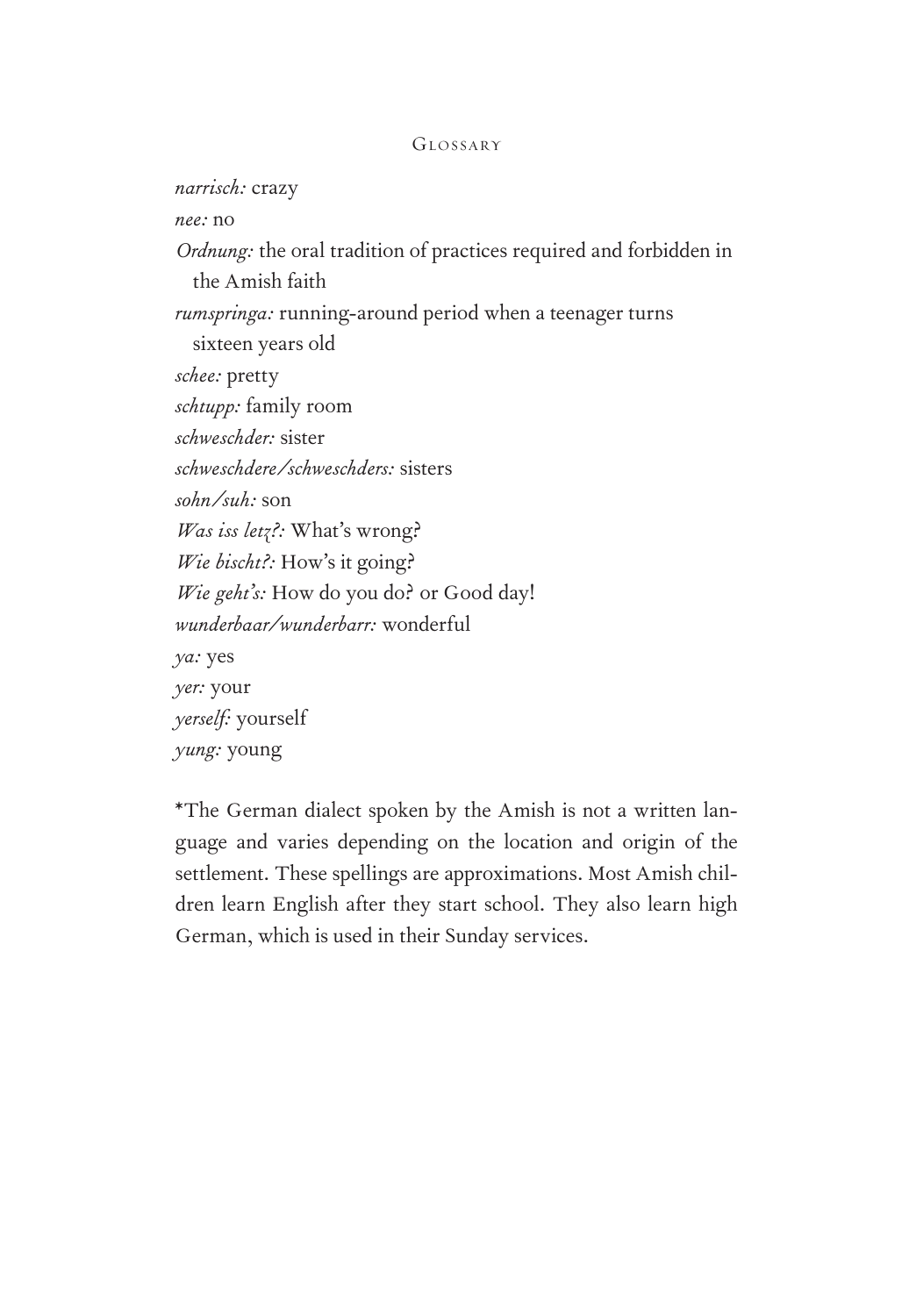*Legacy of Love*

 $\frac{1}{2}$ 

## Amy Clipston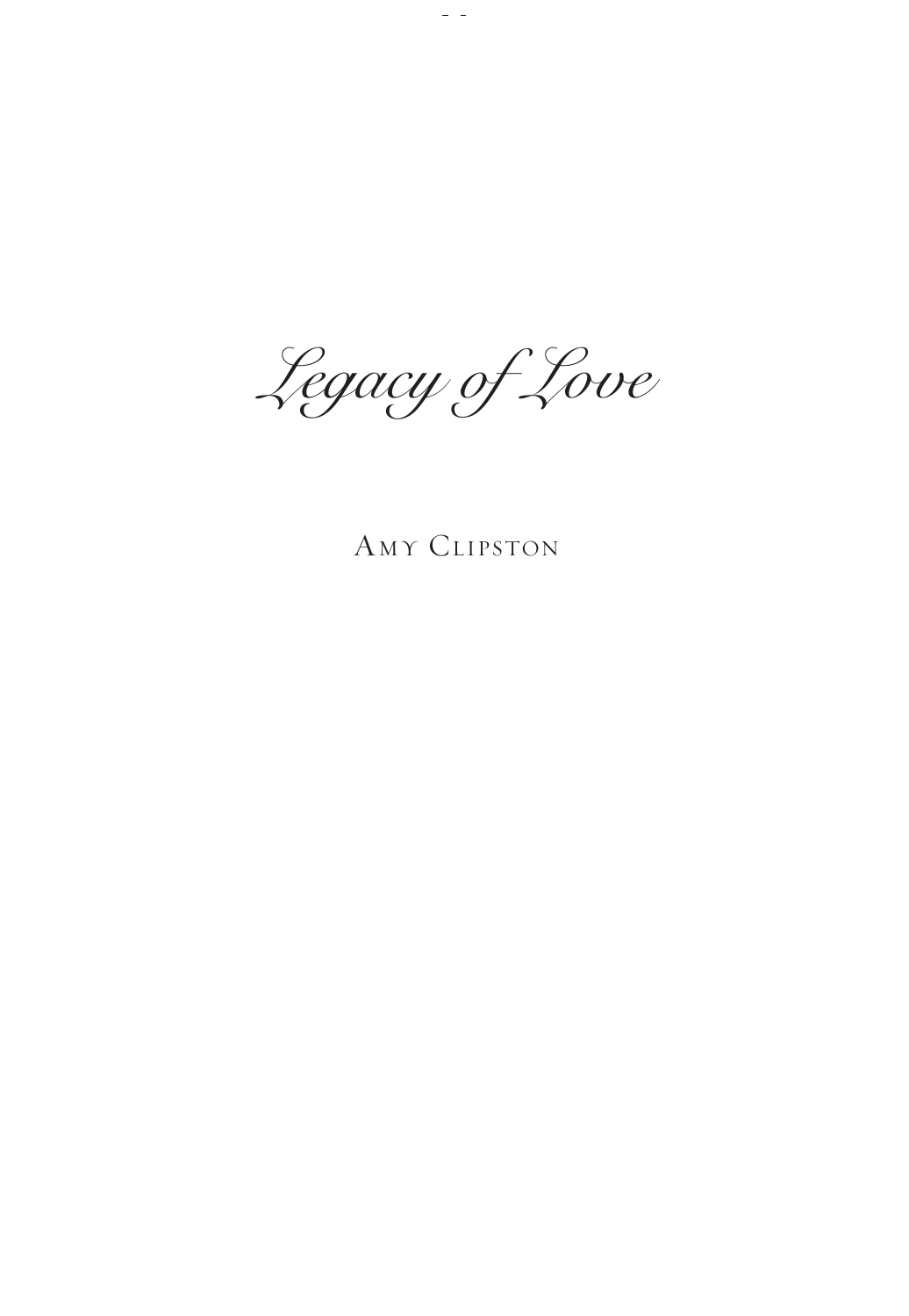

### FEATURED AMISH HOMESTEAD SERIES CHARACTERS

Frieda m. Menno King Benuel ("Ben") Leon

Orpha m. Phares Bontrager Susie Betty

Marilyn m. Willie Dienner Simeon (deceased) Kayla Nathan

Eva m. Simeon (deceased) Dienner Simeon Jr. ("Junior")

Dorothy (deceased) m. Vernon Riehl James ("Jamie") Mark (Laura's twin) Laura (Mark's twin) **Cindy** Elsie m. Noah Zook

Christian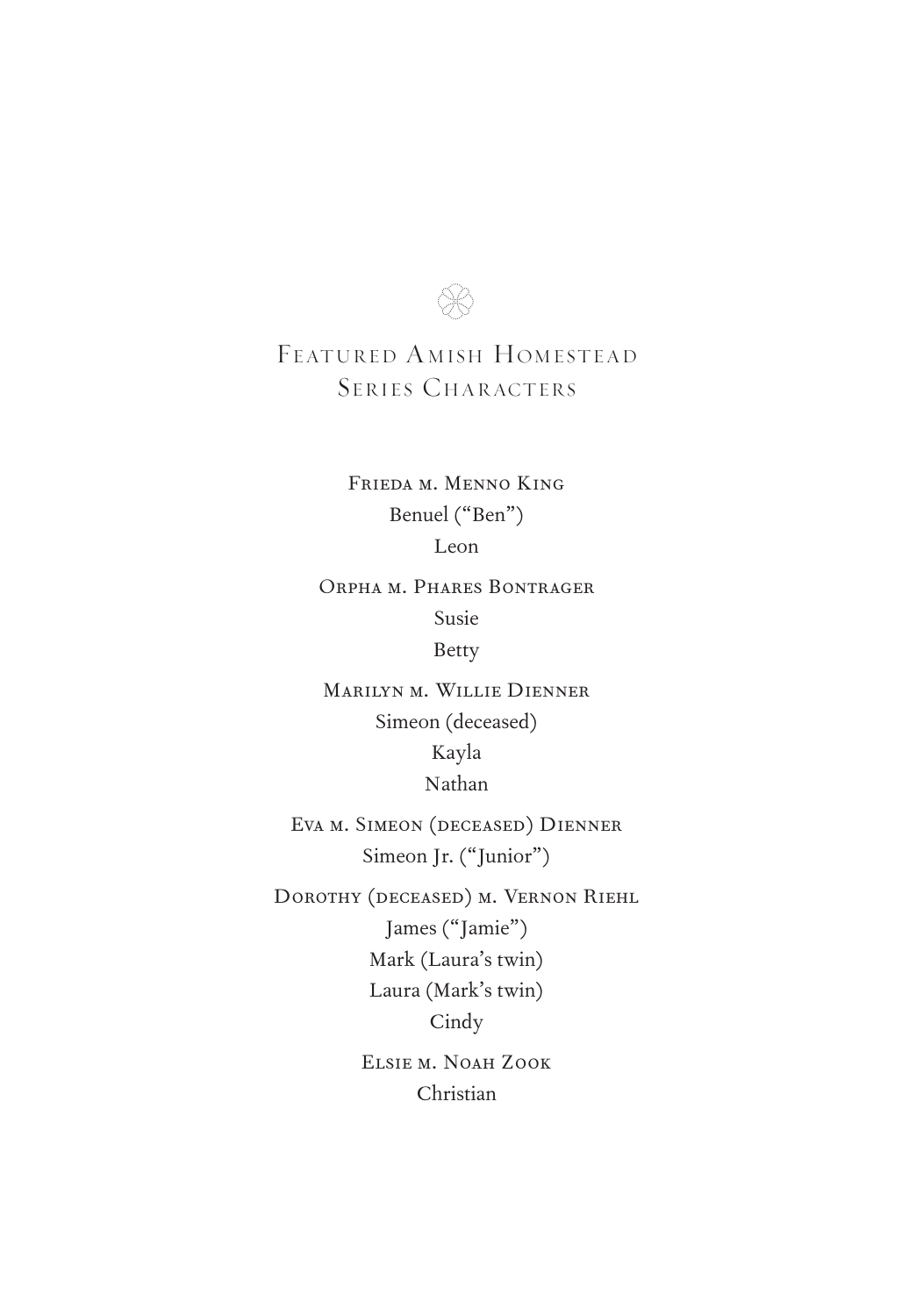$\otimes$ 

- 1. When Leon attends his friend's funeral, he realizes life is fleeting and he wants to settle down and have a family. Have you ever been emotionally affected by an unexpected death or accident? What Bible verses would help?
- 2. When Susie is torn about her feelings for Josh, she turns to prayer for answers. Think of a time when you found strength through prayer and share your story.
- 3. What significance do the antique chairs have in the story? What role do they play in Susie and Leon's relationship?
- 4. Susie treasures the antique rocking chairs that belonged to her grandparents. Do you cherish a special family heirloom?
- 5. Which character can you identify with the most? Which character seems to carry the most emotional stake in the story? Is it Susie, Leon, Josh, or someone else?
- 6. While Susie struggles with her confusing feelings for Josh, she turns to her mother for advice. Does someone in your life help you through difficult times? How?
- 7. Susie is certain she's not supposed to marry Josh, but she feels guilty about hurting him. Have you ever felt torn between telling the truth and hurting someone's feelings? How did the situation turn out?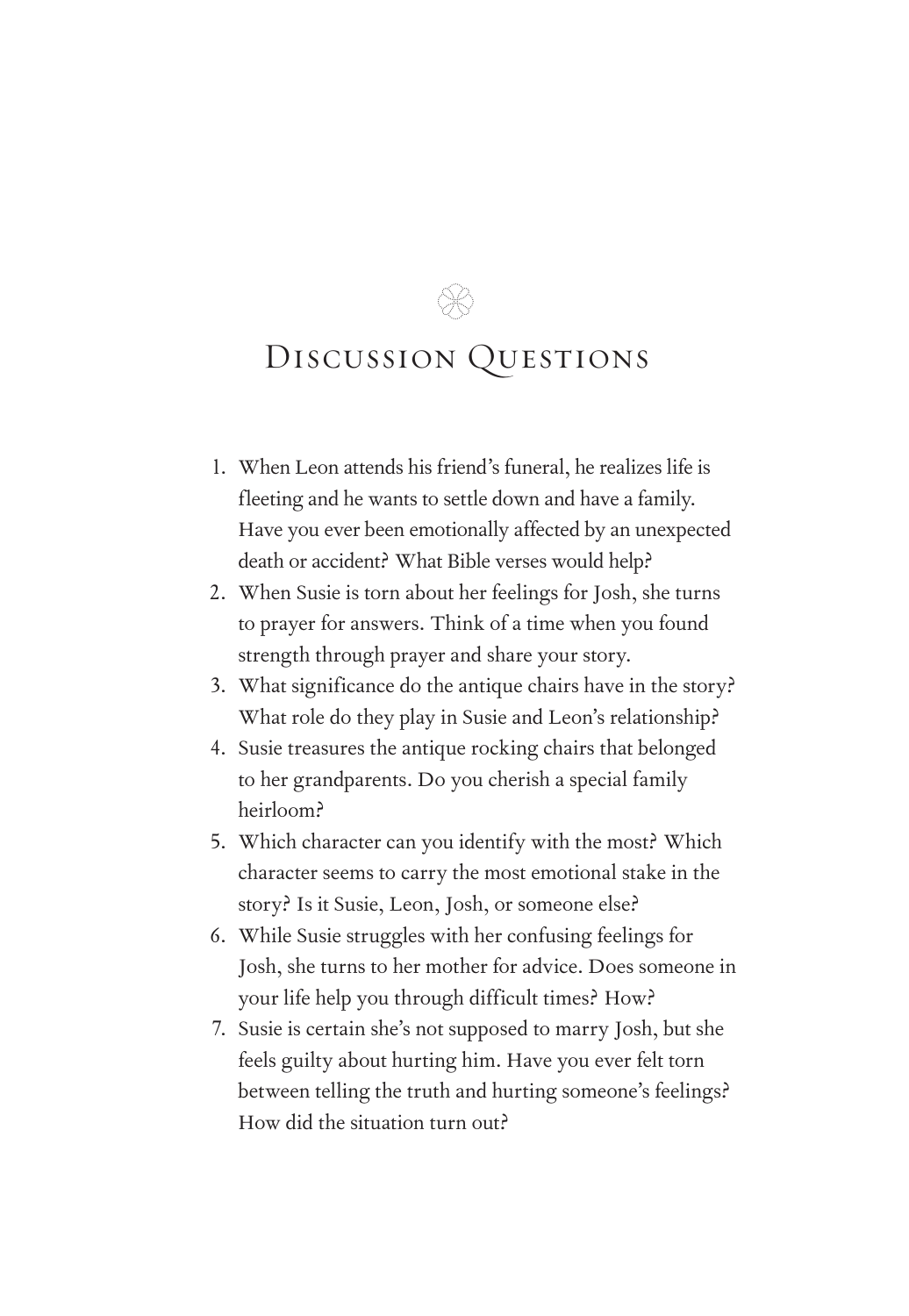*The Cedar Chest*

BETH WISEMAN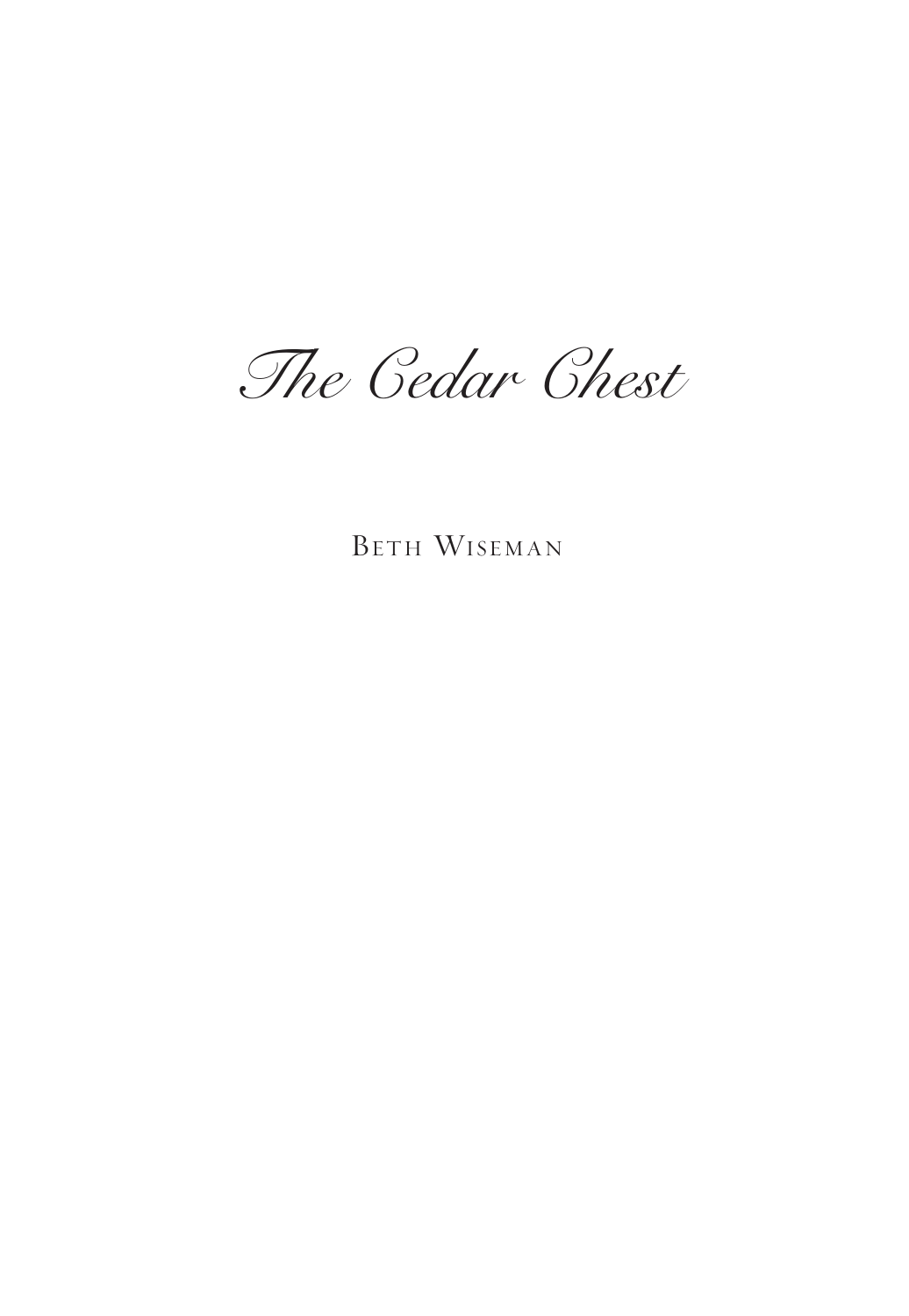$\otimes$ 

- 1. Isaac and Elizabeth had to go through a lot to finally be together. But if things had happened any differently, they might not have appreciated their ultimate blessings. Related to your own life, can you look back at a challenging situation (in romance or otherwise) that needed to happen in order for you to appreciate the better things ahead?
- 2. Catherine and Abram were growing apart. What was the biggest contribution to the marriage having problems? Was it their inability to communicate about the issues bothering each of them? What other contributing factors caused them to temporarily lose sight of what's most important in a marriage? Do you think this is typical of all couples in the beginning?
- 3. If you were in Emma's shoes, would you have shared the story about Emma and Jonathan separating when they were young? Emma didn't want to at first, but she saw it as a way to express to her daughter that marriage takes work and no couple is perfect. Did Emma do the right thing?
- 4. Do you have a cedar chest filled with memories? If not, would you consider getting one to store memories and keepsakes for future generations to enjoy?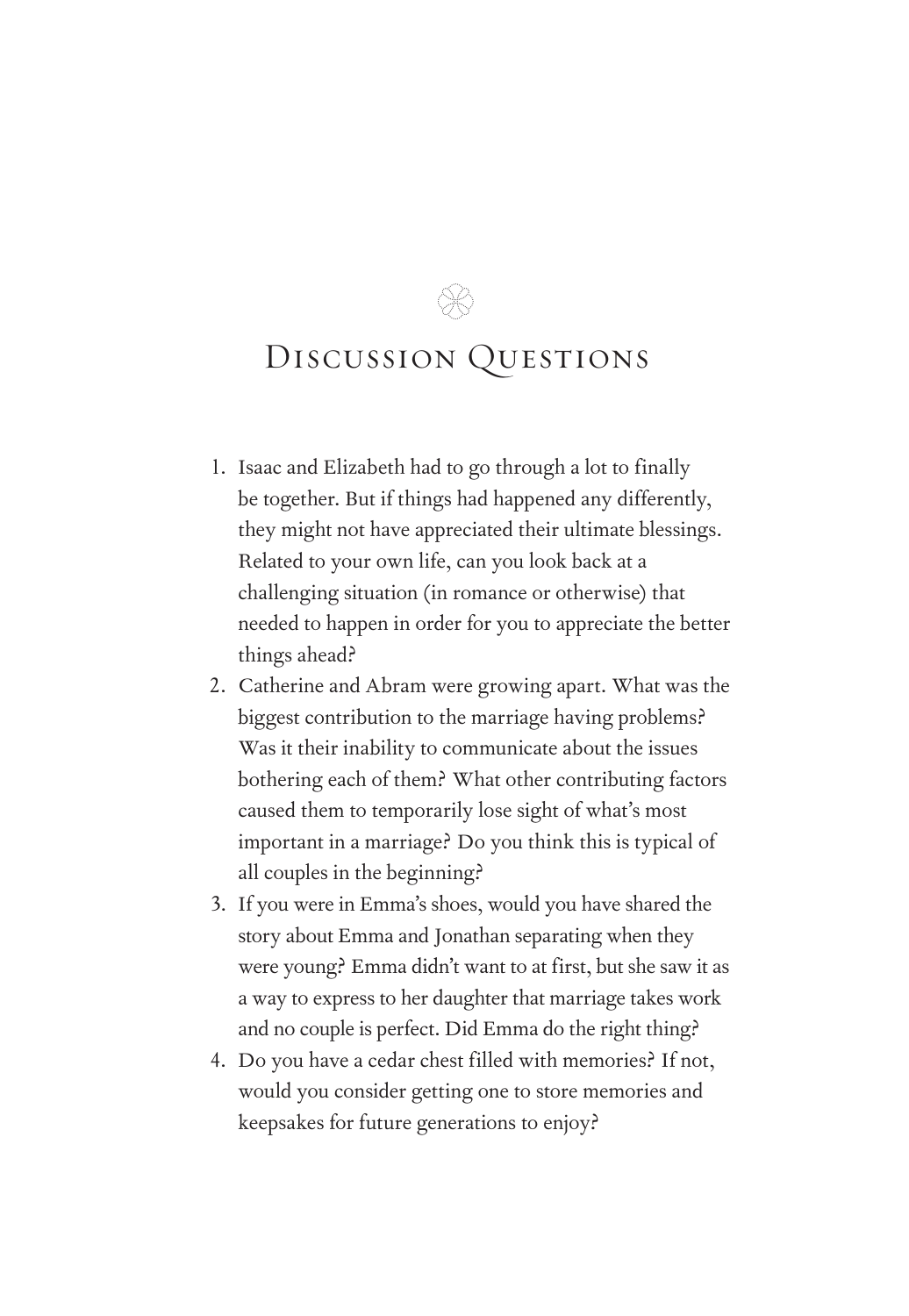*The Treasured Book*

KATHLEEN FULLER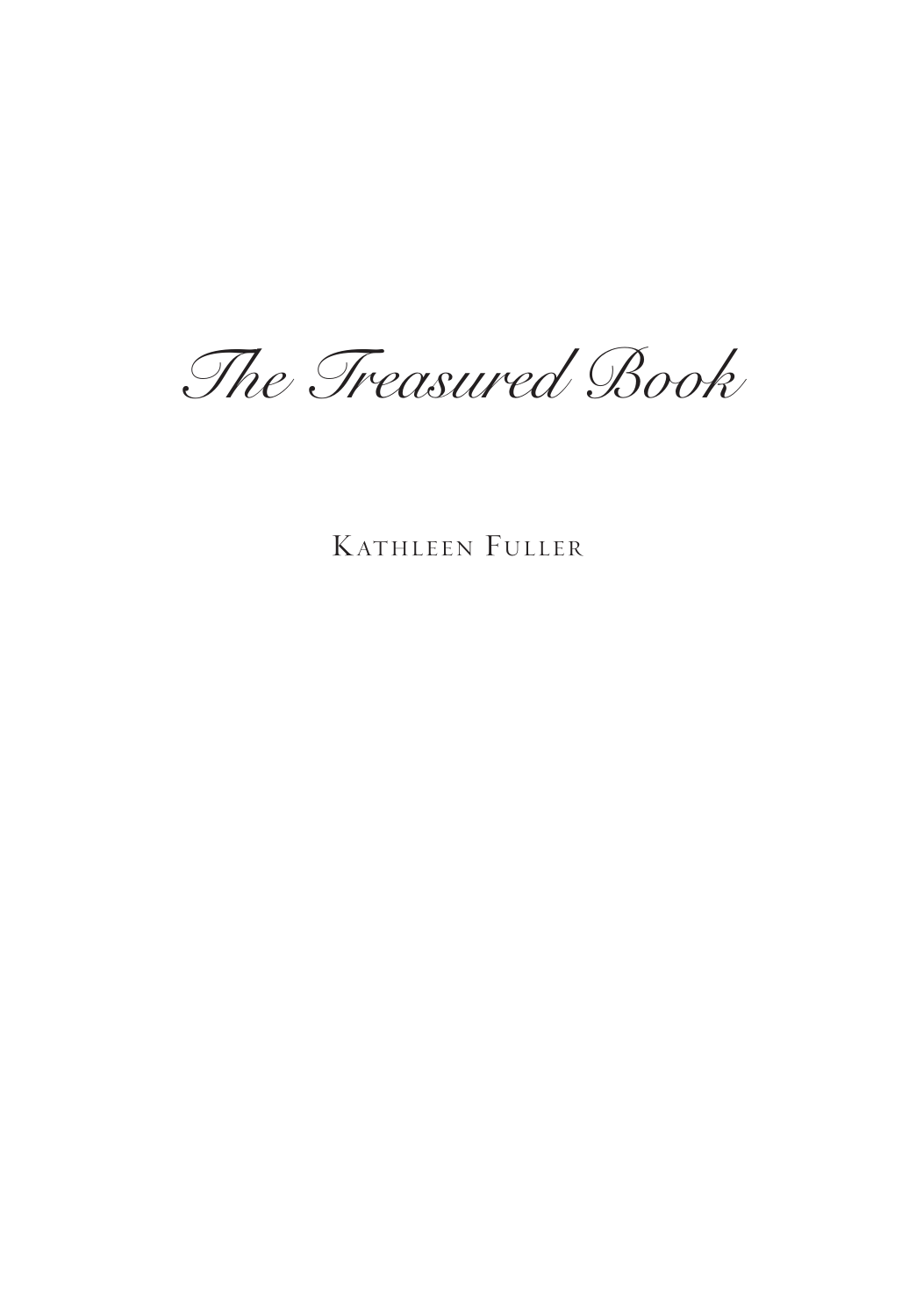96

- 1. The heirloom Bible is very special to Lucy. Do you have an heirloom or an object that is special to you?
- 2. Shane says, "You'd be surprised how lonely you can be in a sea of people." Have you ever felt that way?
- 3. Shane believes life isn't without risk. Was there a time in your life when you had to take a risk? How did God help or influence you?
- 4. Do you think Lucy does the right thing when she lets Shane go? Why or why not?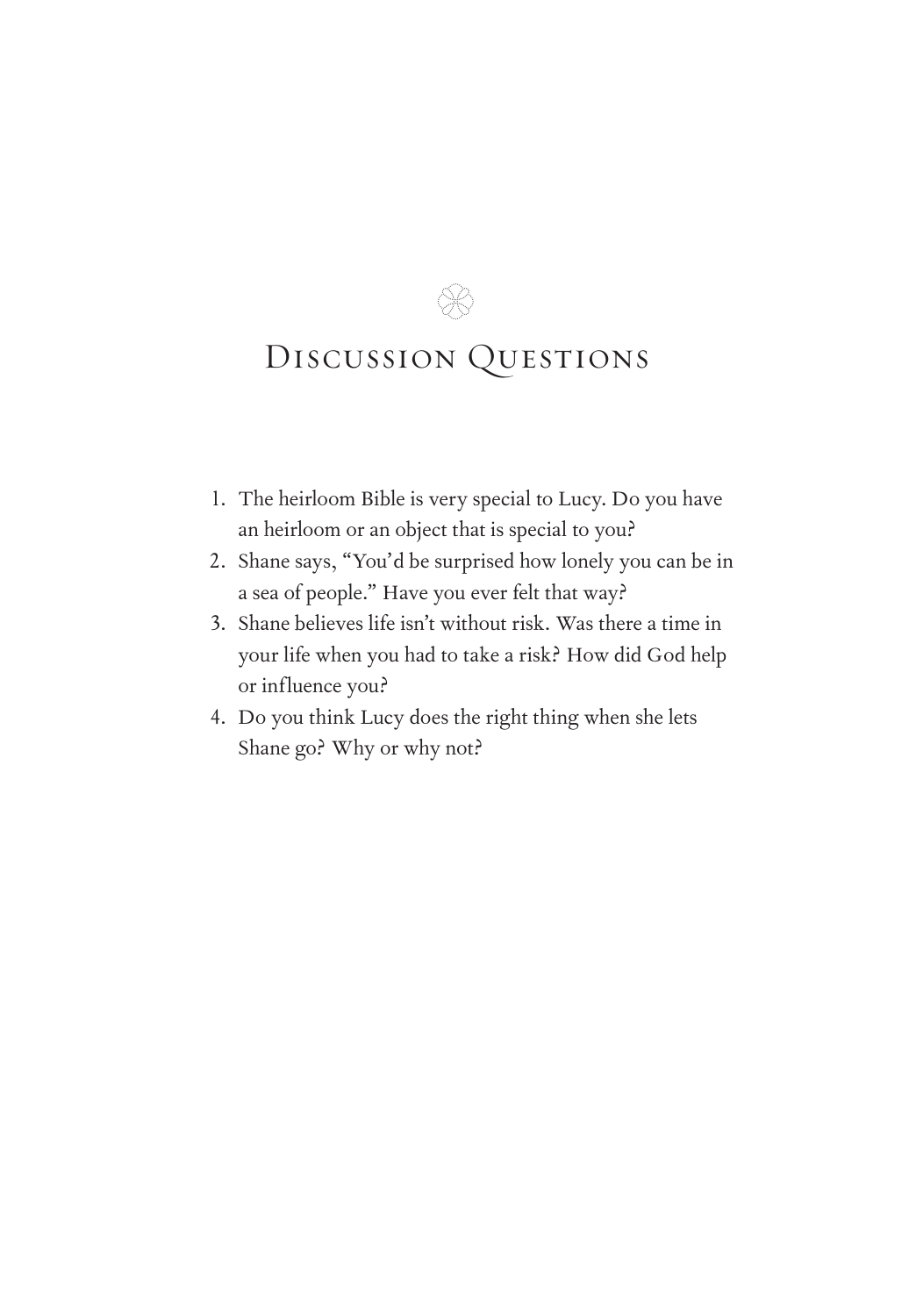*The Midwife's Dream*

## KELLY IRVIN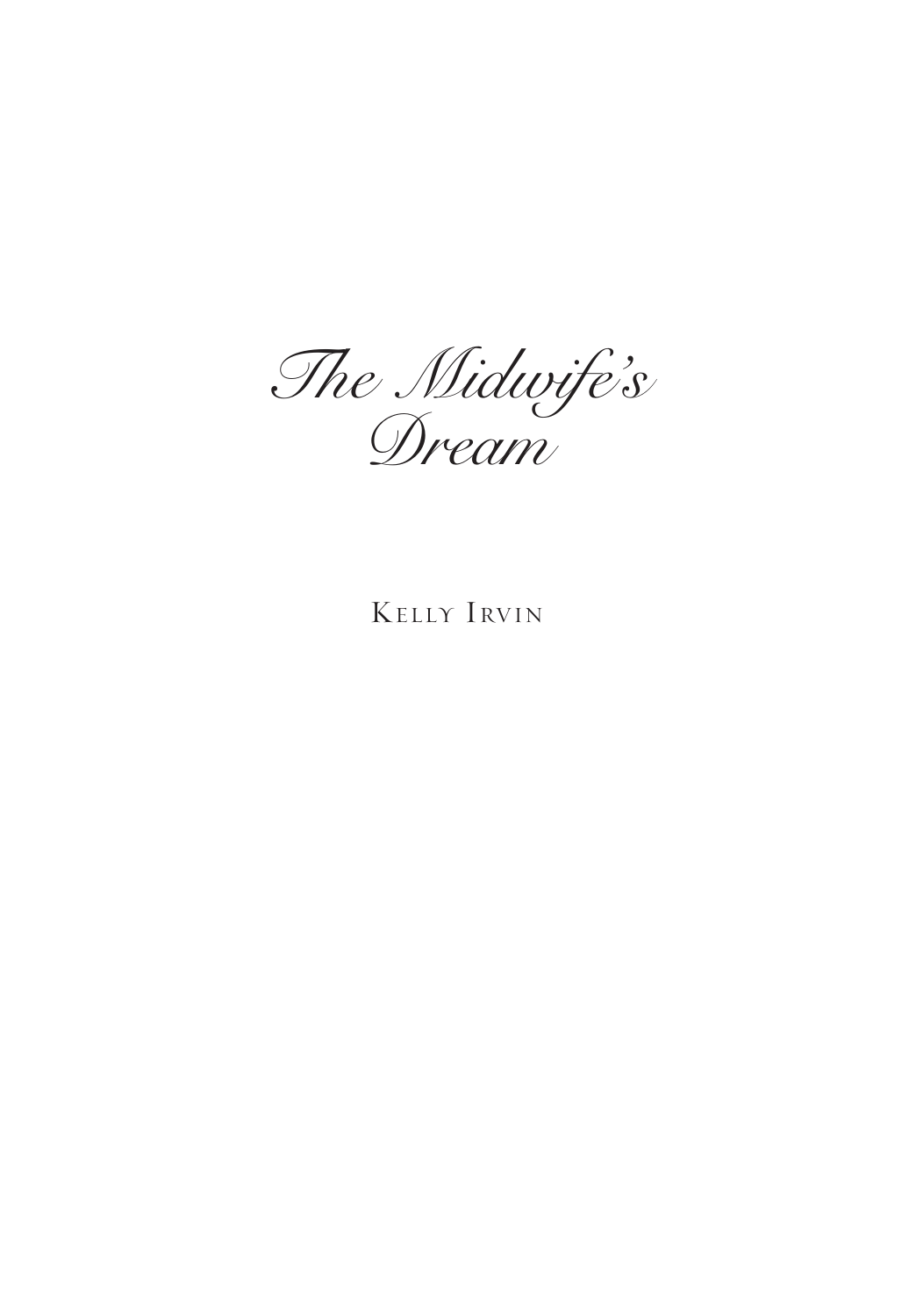# $\otimes$ FEATURED JAMESPORT FAMILIES

## Cyrus and Josephina Beachy (Deacon)

Iris Joseph Rueben Samuel Carl Louella Abigail Jeremy and Bertha Kurtz Nathanael

John

Avery

William

Salome

Mahon

Jason

Mary

Mark

### Bartholomew and Rachel Shrock

Liam

Annie

Micah

Aidan and Bess Graber

Joshua

*279*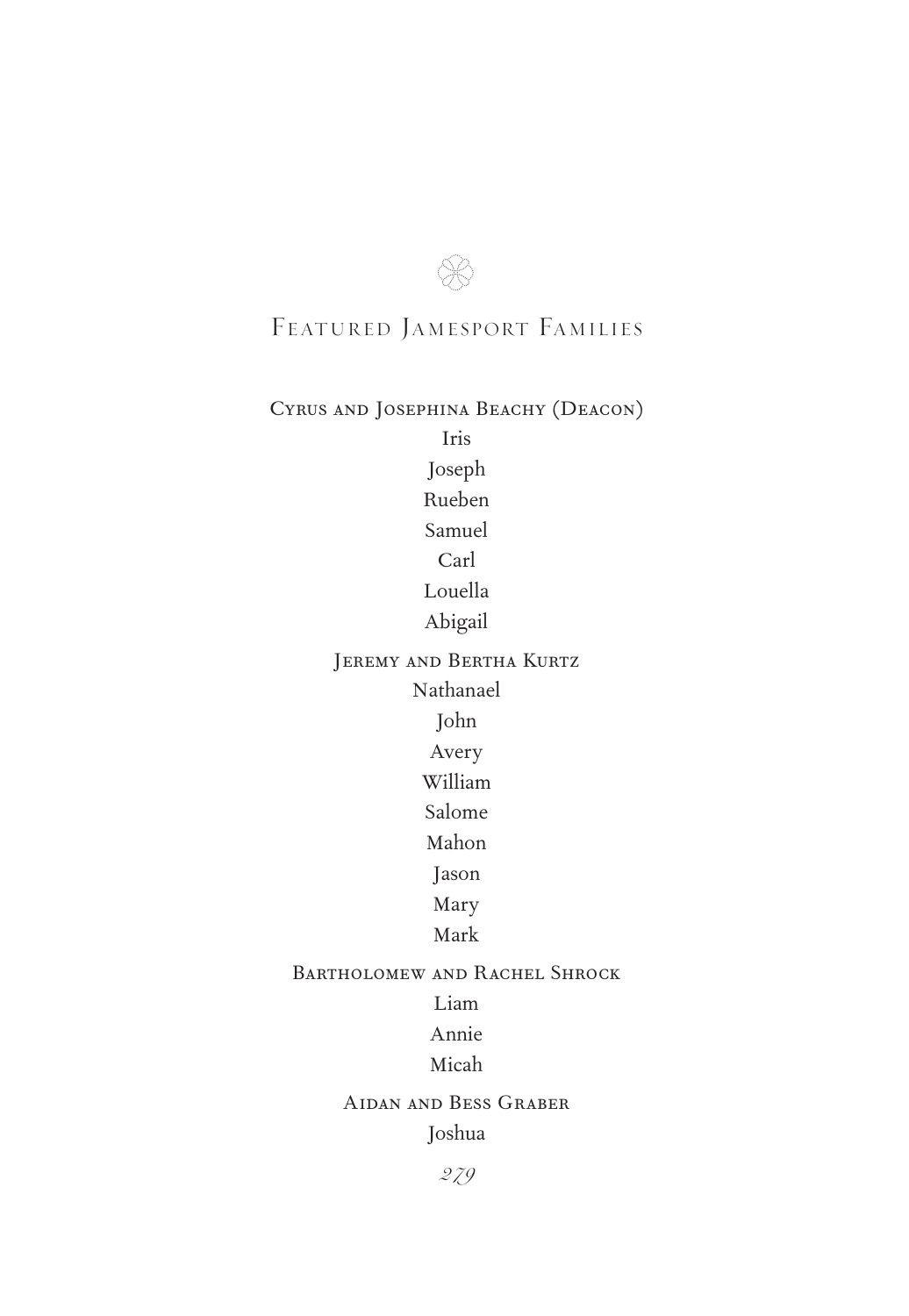$\otimes$ 

- 1. Most Amish don't believe in having their photos taken. Their objection is based in scripture regarding "graven images." They also believe it's a form of idolatry that grows from vanity. This extends to Mahon's handdrawn portraits of Iris. In the mainstream world, we've become handy with phone "selfies" and most people think nothing of regular posting of these photos on social media. Do you see any harm in this easy, instant access to photos and their online use? Why or why not? Does it have an impact on our sense of who we are and how "important" we are in the eyes of others? What impact do you think it has on children growing up in a "selfie" world?
- 2. Iris can't understand how Jessica can leave her newborn baby with a stranger. She says an Amish mother would never abandon or give up a baby, considered a gift from God under any circumstance. Jessica's grandma has found a couple who cannot have a baby who want to adopt her great-grandchild. They could provide a better home for the baby. Who do you think is right? Why? Is there room for both views in this complicated world we live in?